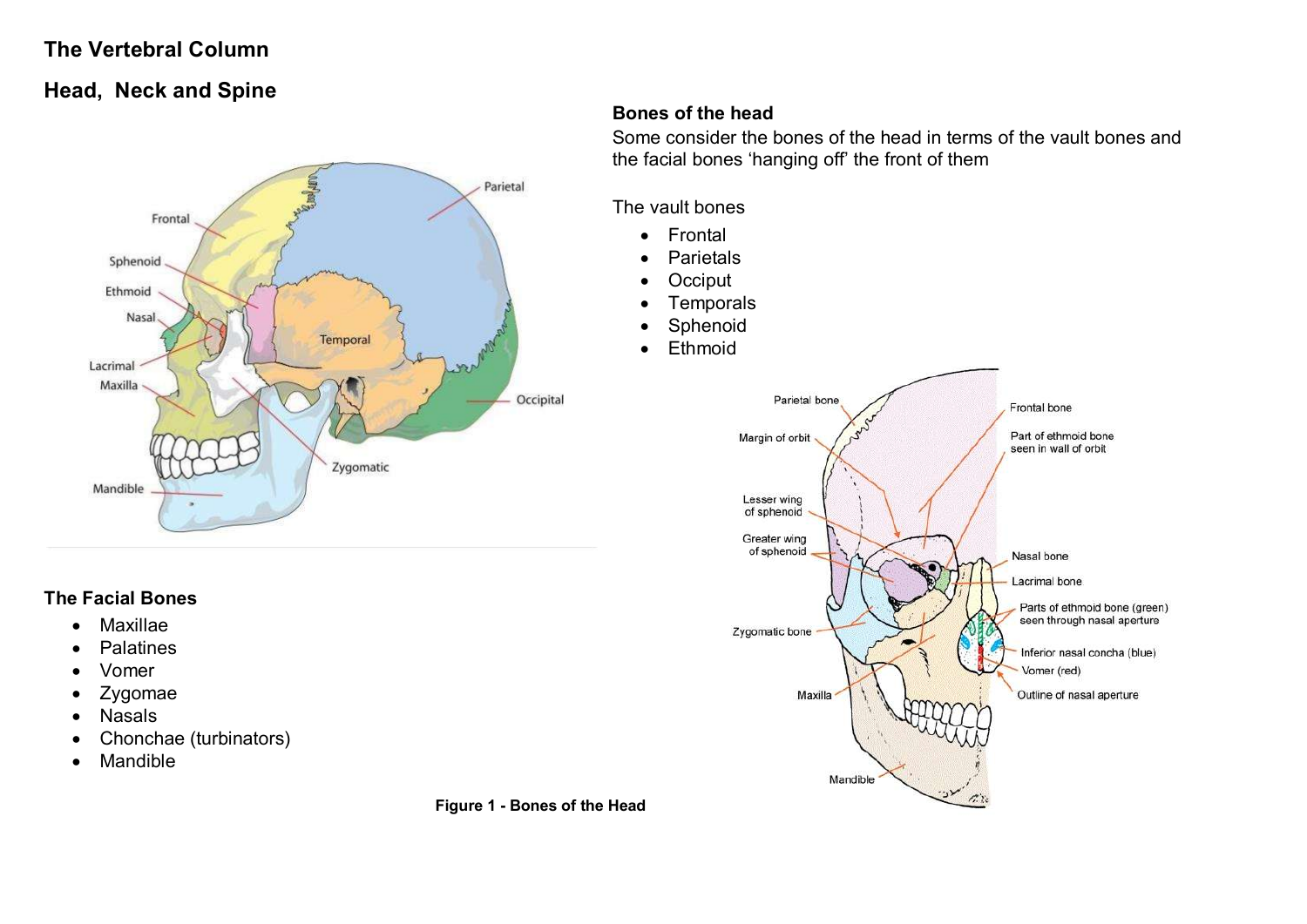## **Bones of the vertebral column**

- 7 cervical vertebrae
- 12 thoracic vertebrae
- 5 lumbar vertebrae
- 5 (fused) sacral vertebrae
- 3 coccygeal vertebrae

## Bones of the spine

The bones of the spine are numbered from the top down, as per the region of the spine, e.g. the second bone down in the cervical spine  $= C2$ 

## **Ligaments of the Spine**

- **Anterior longitudinal ligament**
	- o Runs the whole length of the spine on the anterior aspect of the vertebrae and discs; it stabilises the front of the spine
- **Posterior longitudinal ligament**
	- o Runs the whole length of the spine on the posterior aspect of the vertebrae and discs; it stabilises the back of the spine.
- **Interspinous ligaments**
	- o Between the TPs of the vertebrae; it stabilises the spine in flexion
- **Supraspinous ligament**
	- $\circ$  This joins all the tips of the TPs and runs the entire length of the spine; it stabilises the spine in flexion
- **Ligamentum nuchae**
	- $\circ$  This is a strong fibrous structure between the occiput and C7, joining all the TPs.
- **Thoracolumbar fascia**
	- $\circ$  This is a fibrous envelope wrapping around the lumbar erector spinae, extending from the sacrum up to the level of T8; it is not a ligament, per se, but acts as one



Posterio ionoludinal lineman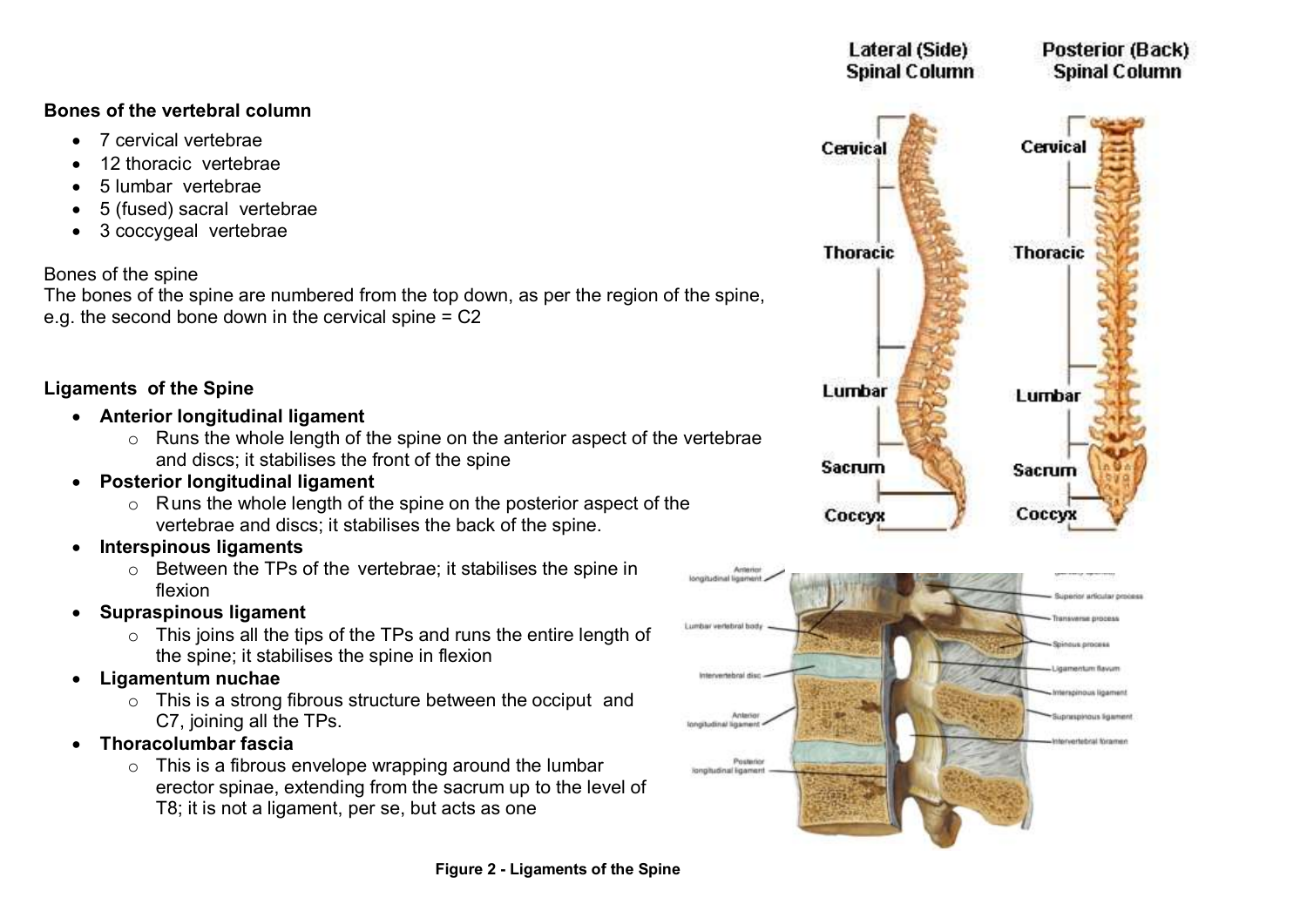

L3 and L4 vertebrae: posterior view

Lumbar vertebrae, assembled: left lateral view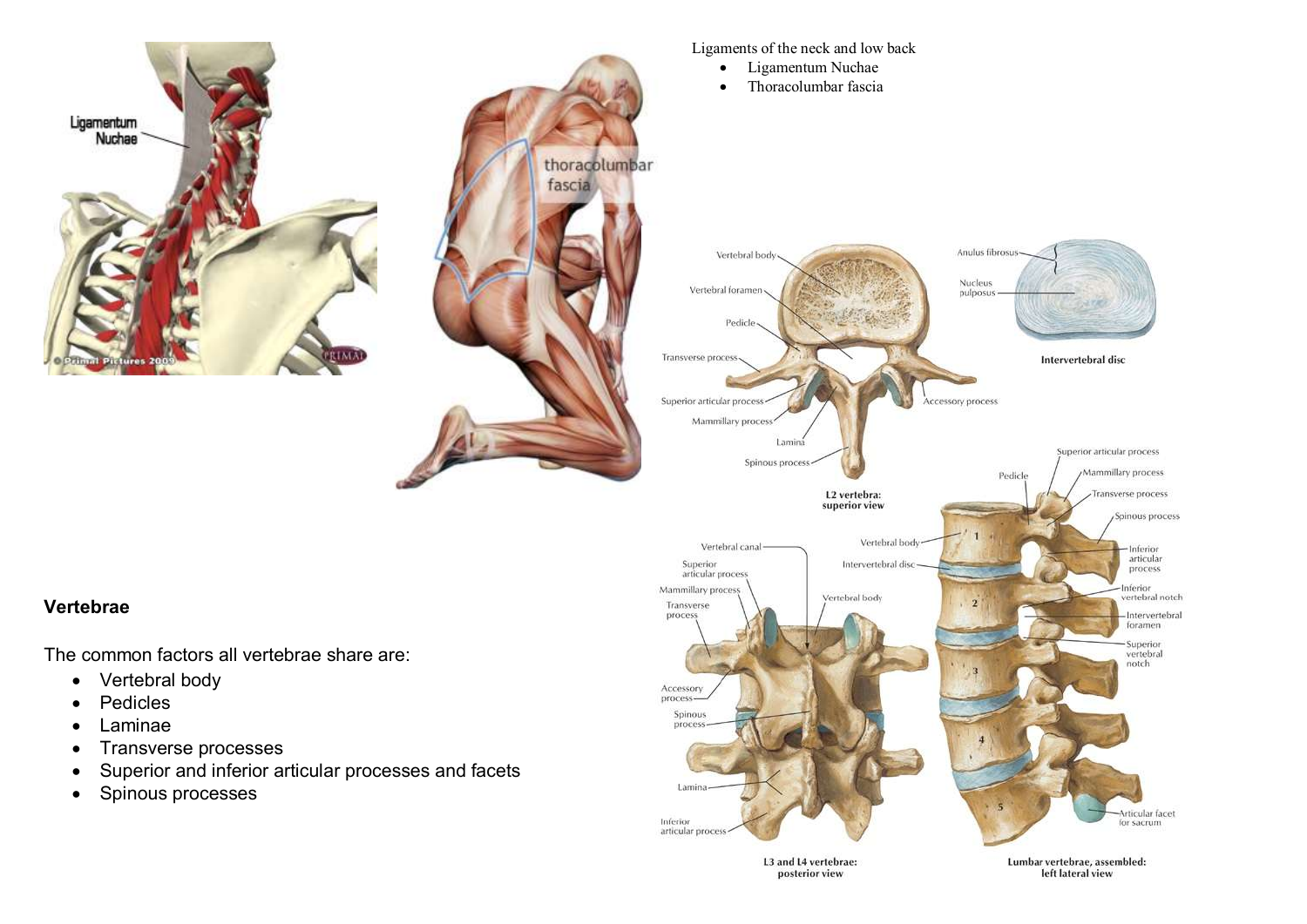## **Joints of the Spine**

The primary weight-bearing joint in the spine is the intervertebral disc. It is a cartilaginous joint, allowing limited movement between each bone, but summating up along the length of the spine. Legend would believe that these structures are discrete and can move out of place. This is not true. They are bound to the adjacent vertebrae and to the longitudinal ligaments. Their structure consists of concentric rings of fibrous tissue (annulus fibrosus) with a gelatinous, almost liquid, centre (nucleus pulposus). This arrangement allows the structure to bear weight and allow movement (like a ball between two boards). However, the disc is not the only joint in the spine.

Behind the disc are two facet joints, these define what type of movement occurs at that level, dependent upon the plane of the joints, e.g. in the neck, the plane of the facet joints are relatively horizontal, allowing lots of rotation, whereas in the lumbar spine, they are in the vertical plane, aligned front to back (sagittal plane), allowing more flexion/extension, but less rotation.





**Figure 3 - Cross Section Of Spine Showing Disc and Spinal Cord**

There are natural curves in the spine.

A curve that is concave forwards is called a **kyphosis**, as in the thoracic spine and sacrum; whereas a curve that is concave backwards is called a **lordosis**, as in the cervical and lumbar spine.

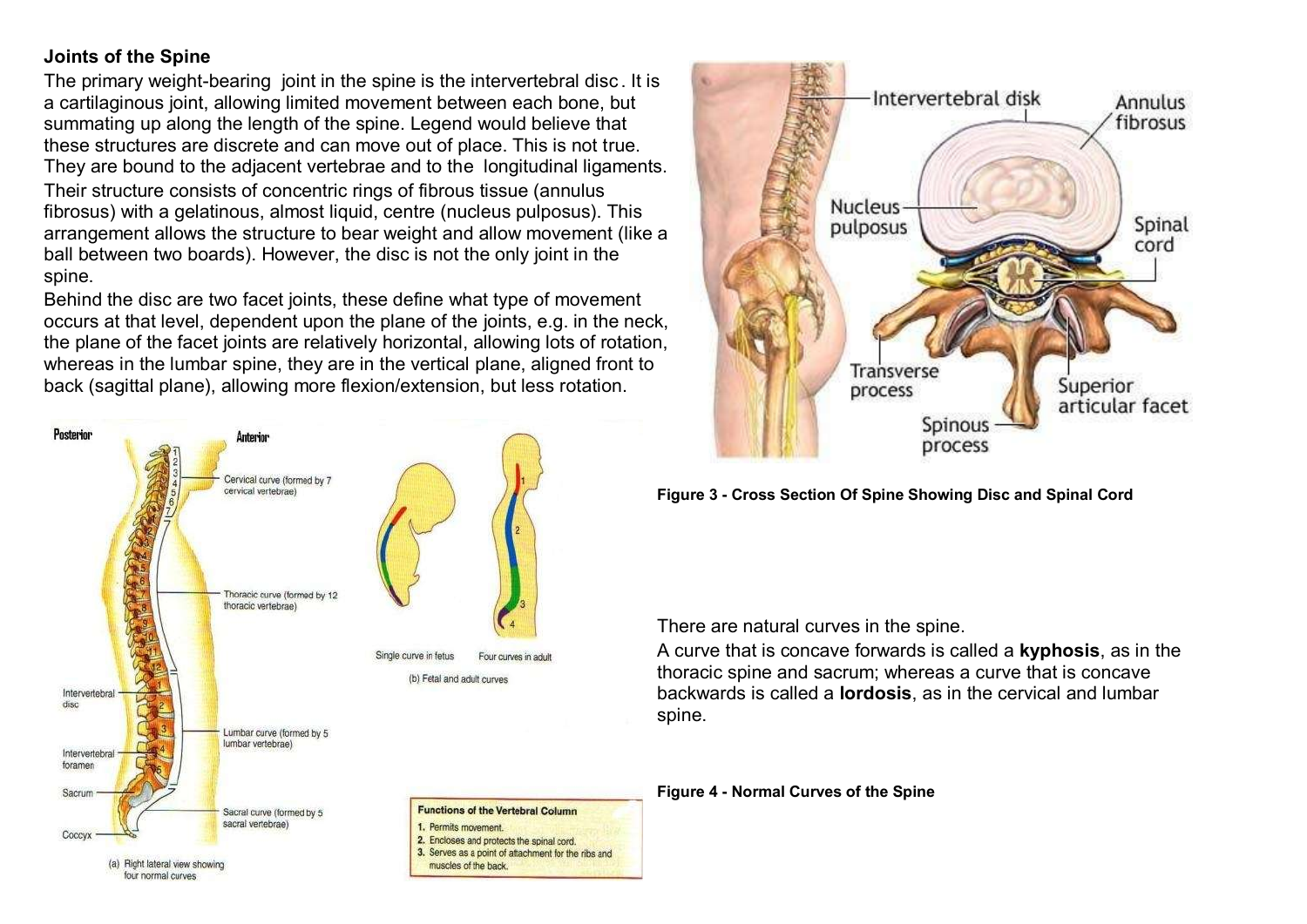At the base of the spine is the pelvic girdle. It consists of 3 bones and 3 joints. The bones are the sacrum, and two innominate bones (bone without a name). Together they form a most robust structure that is capable of transferring forces up into the spine from the legs, and vice versa.

For more, see the section on Hip and Pelvis



Any curvature to the side is known as a **scoliosis.**



**Figure 5 - Organic Scoliosis**

There are two types:

 **Organic** – this occurs during the person's growth years, when the spine grew like it. This type is irreversible.

 **Functional**- This type is the result of an adaptation to an external situation. This type is reversible

**Degenerative changes** (wear and tear)

This manifests as narrowing of the disc space and bony outgrowths at the periphery (osteophytes)

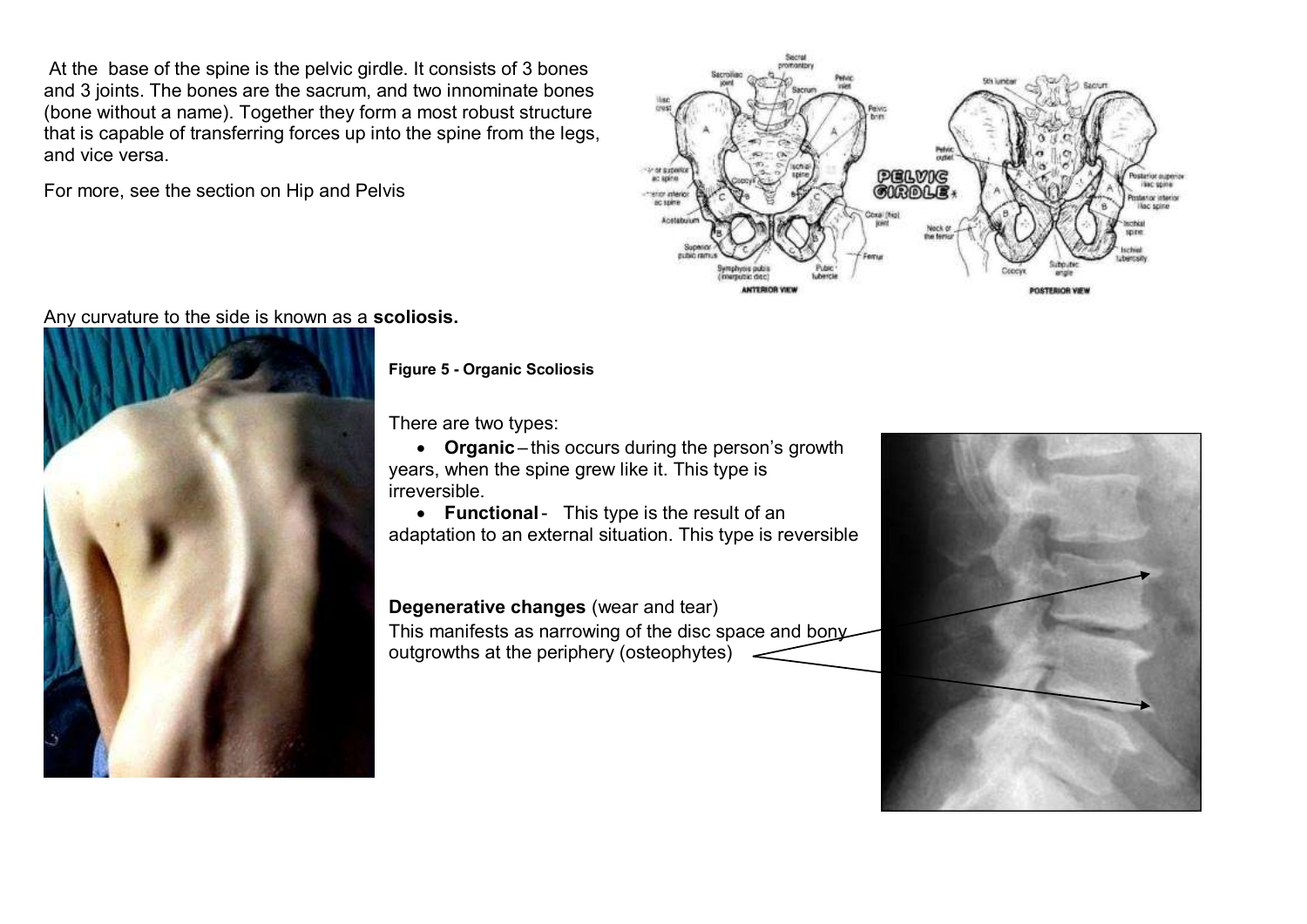### **Prolapsed intervertebral disc (slipped disc)**

This is a frequently used diagnosis with a lot of people with a bad back, however it is rarely the cause of most back problems.

This show a schematic and an MRI of disc lesions. The nucleus pulposus of the disc breaks through the annular rings and begins to press on the annulus fibrosus (the outermost layer). The annulus is the first pain sensitive structure it encounters, so it is only then that the person suffers pain. If it pushes out further than this, it can press on other structures, like nerve roots, precipitating neurological symptoms along the course of the nerve; where the symptoms are depend upon where the level of the prolapse.





**Crush fracture** in the thoracic spine, creating a wedge shape (and a flexion deformity)

**Figure 7 - Crush Fractures in Spine**

**Figure 6 - Diagrams Showing Prolapsed Intervertebral Disc**

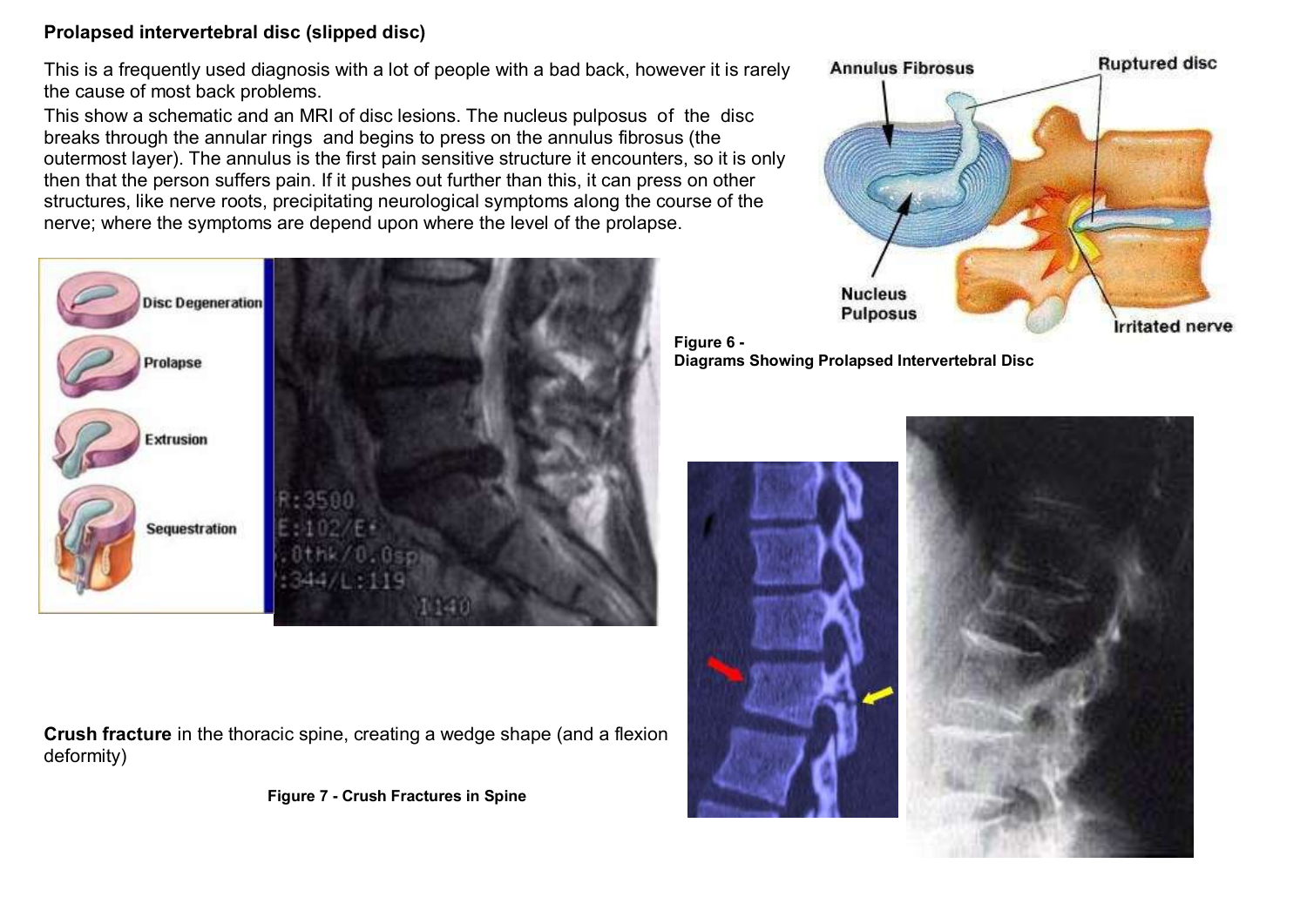## **Abdominal muscles Figure 8 - Abdominal Muscles**

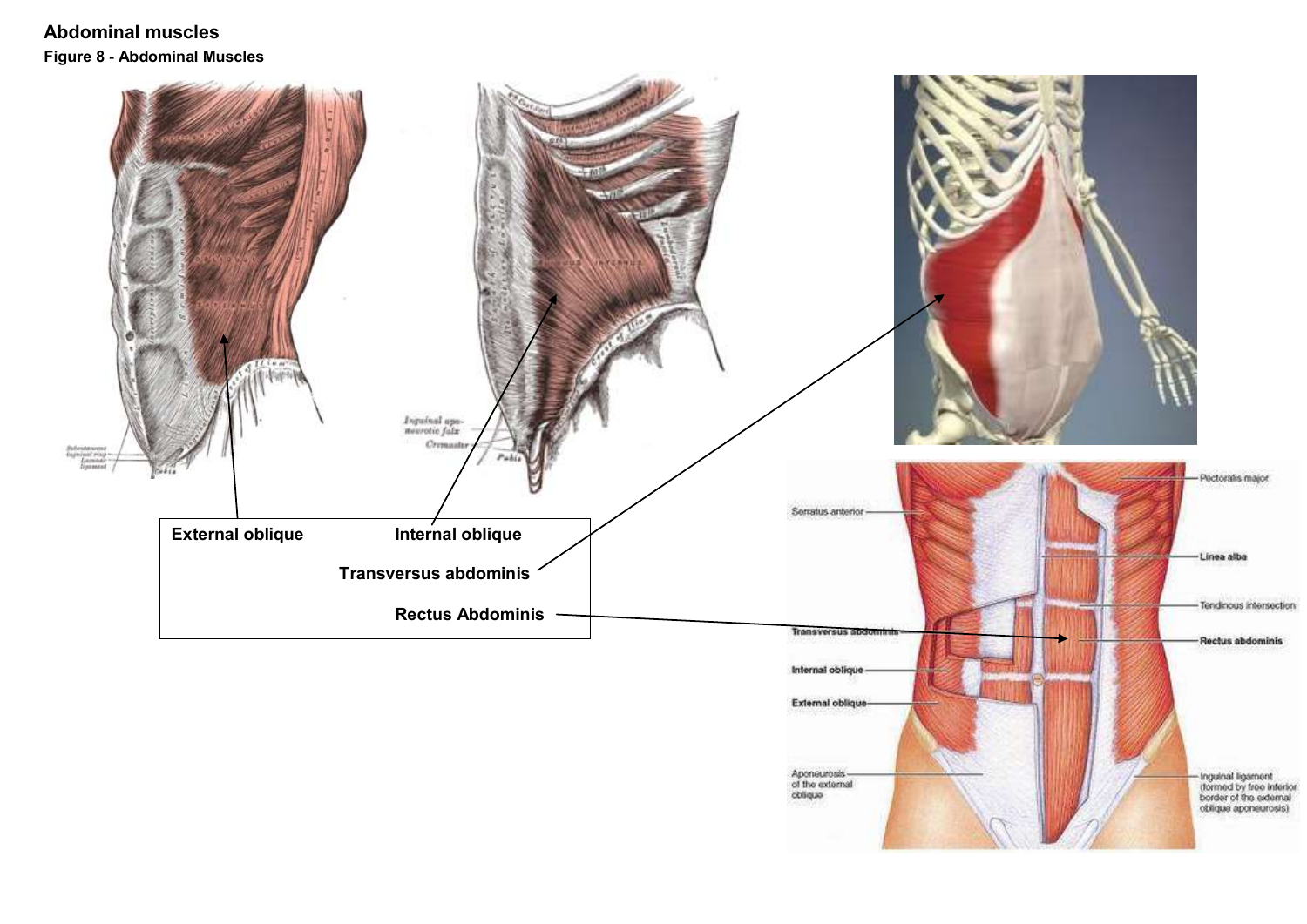## **Muscles of the Spine**

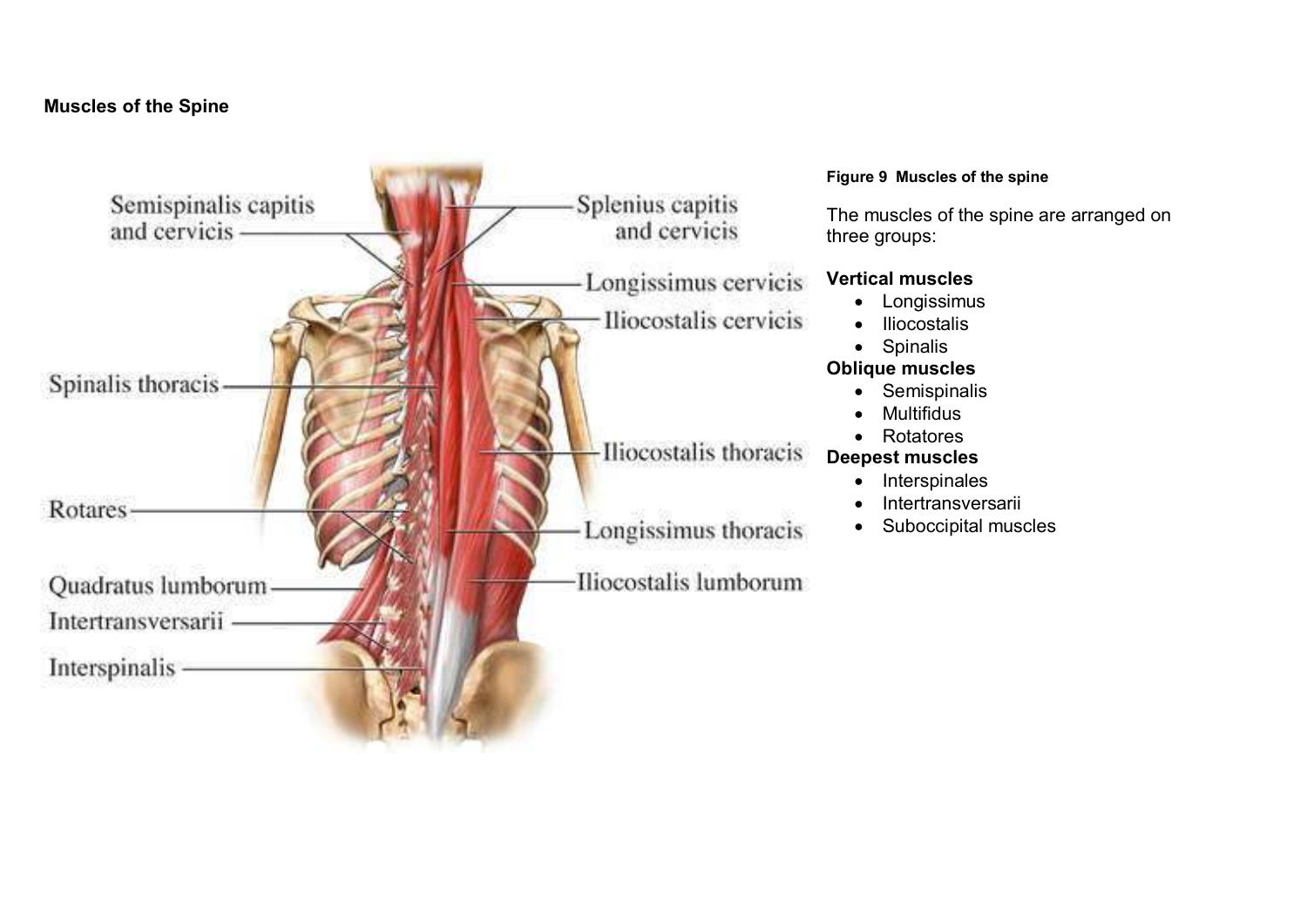## **The Thoracic Cage**

This consists of 12 thoracic vertebrae and 12 pairs of ribs

Each rib has at least two joints with the spine

- The top 7 ribs articulate directly with the sternum
- Ribs 8 10 join on to the band of costal cartilage (passing up and joining onto the sternum)
- Ribs 11 and 12 are 'floating' (they have no joint at the front end at all)

Head

Neck